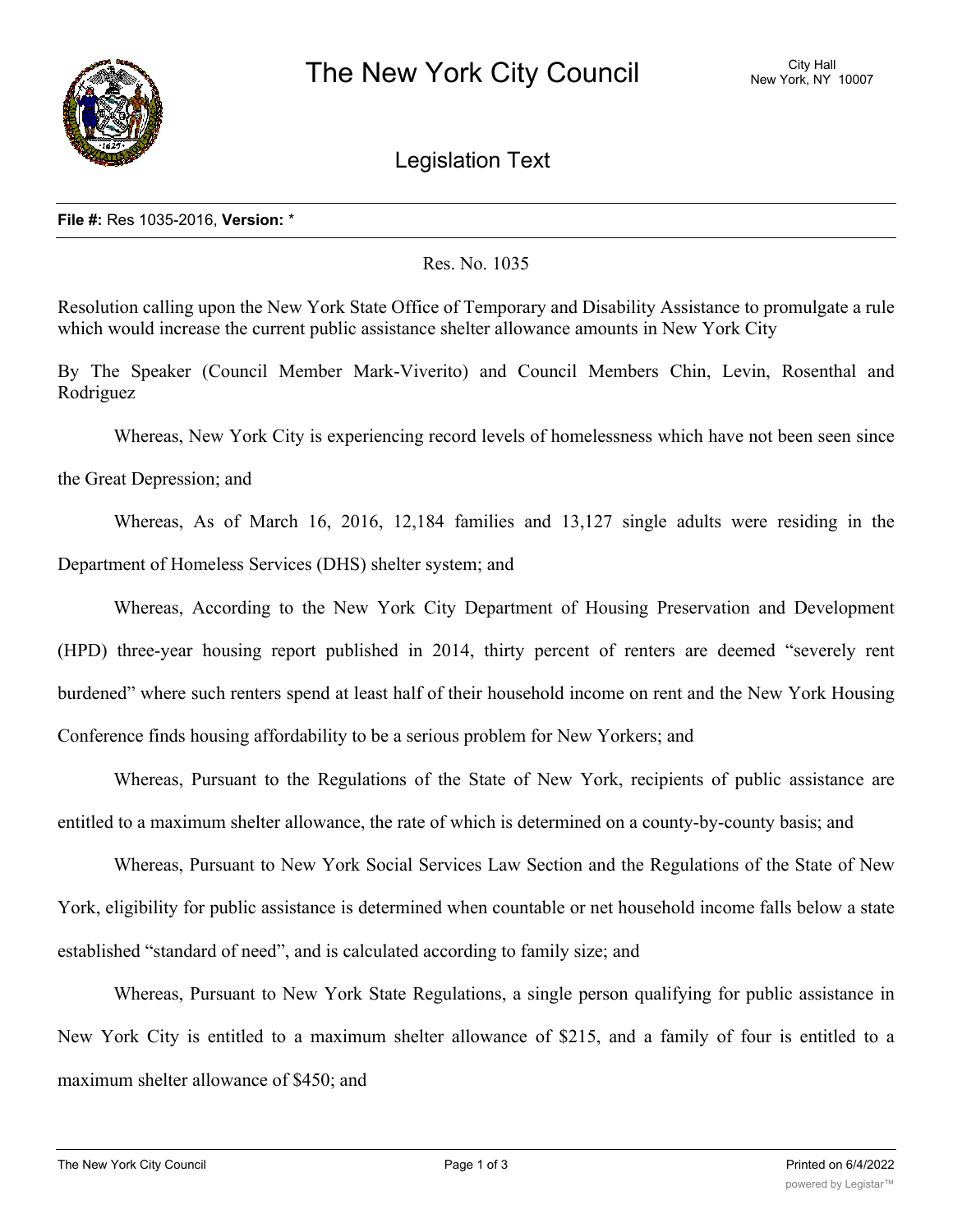## **File #:** Res 1035-2016, **Version:** \*

Whereas, The New York City Office of Temporary and Disability Assistance; establishes the amount of public assistance that is divided into a shelter allowance and an amount for various remaining expenses established on a schedule based on family size; and

Whereas, HPD notes that two out of every three homes in New York City is a rental property; and

Whereas, HPD reports that the median rent in New York City rose 3.4 percent from 2011 to 2014, and the median rent with the cost utilities rose 4.3 percent in the same time; and

Whereas, Rent increases during the same period were seen citywide and the median monthly rent across all boroughs was \$1,200, an amount that can vary widely, as the median rental price in Brooklyn rose to \$2,901 and in Manhattan to \$3,299; and

Whereas, HPD reported the median income in New York City rose only 1.1 percent from 2010 to 2013, a figure not matching the rise in cost of rent; and

Whereas, The United States Census Bureau data shows that rent has risen faster than inflation over the past three years, impacting especially lower-income tenants; and

Whereas, HPD has reported that 56% of renters pay about one-third of their income on rent and utilities; and

Whereas, The current amount of shelter allowance for a single person in New York City is only \$215 a month, and the schedule of rates has not changed since 1988; and

Whereas, New York City housing advocacy group MFY Legal Services finds that the low shelter allowance grant level is "grossly inadequate for the current New York City housing market"; and

Whereas, The low shelter allowance rate has been a contributing factor to various housing issues, including the eviction of tenants for nonpayment of rent, and the growth of illegal boarding rooms, known as three-quarter houses, which are offered to single adults, who are often recovering from addiction or living with mental illness and are seeking housing and supportive services; and

Whereas, The demand in New York City for safe affordable housing cannot be adequately met by